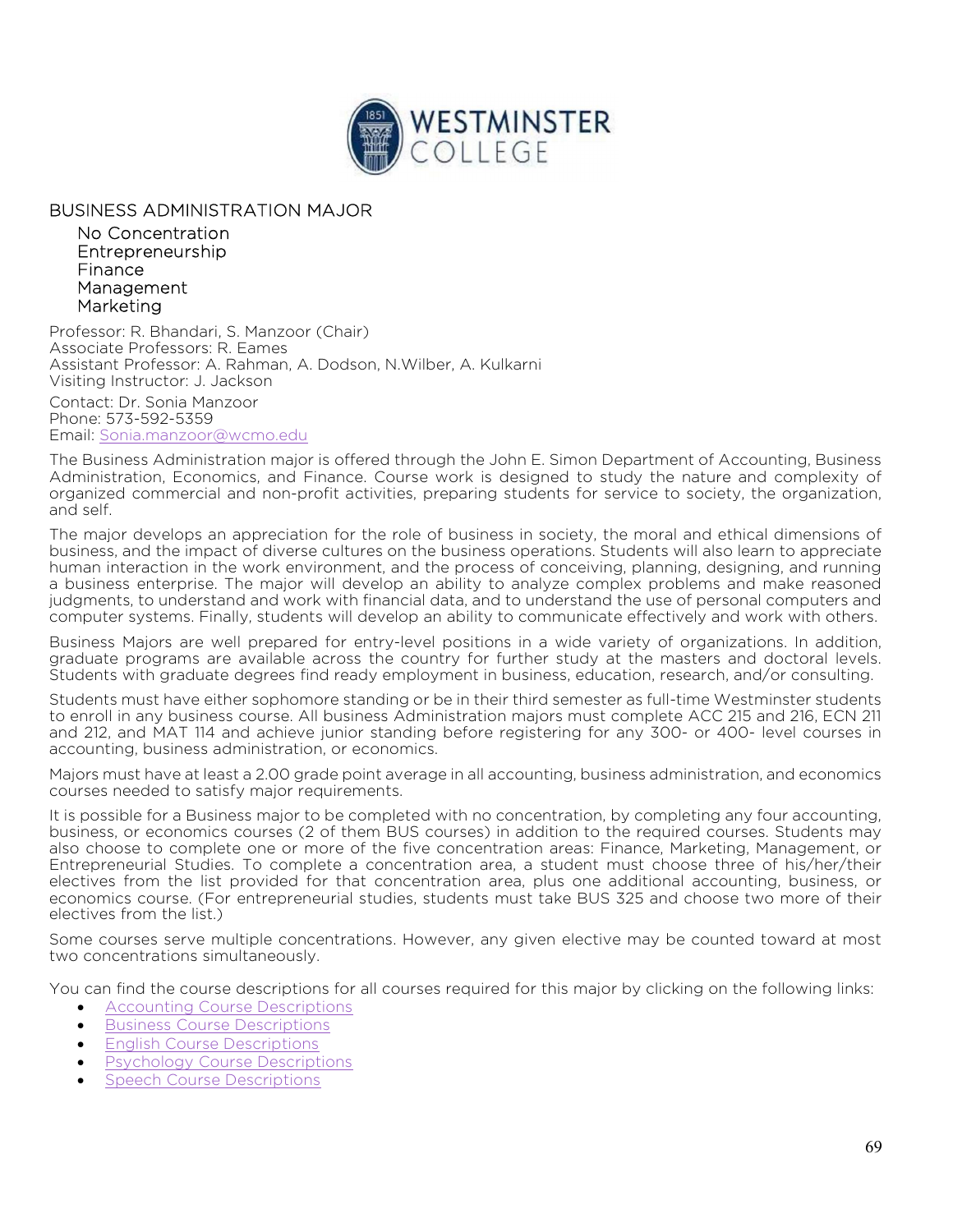## ACADEMIC REQUIREMENTS SUMMARY SHEET ACADEMIC YEAR 2021-2022

## Major: **BUSINESS ADMINISTRATION**

Student's Last Name First Name First Name Middle Initial

Advisor Date Major Declared

| Course #                                                                                         | <b>Title of Course</b>                                                            | Hours                                                   | Semester  | Grade |  |  |
|--------------------------------------------------------------------------------------------------|-----------------------------------------------------------------------------------|---------------------------------------------------------|-----------|-------|--|--|
|                                                                                                  |                                                                                   | Required                                                | Completed |       |  |  |
| <b>Core Business Courses</b>                                                                     |                                                                                   |                                                         |           |       |  |  |
| <b>ACC 215</b>                                                                                   | Principles of Financial Accounting                                                | 3<br>$\overline{3}$                                     |           |       |  |  |
| <b>ACC 216</b><br><b>BUS 220</b>                                                                 | Principles of Managerial Accounting                                               |                                                         |           |       |  |  |
|                                                                                                  | Fundamentals of Management                                                        |                                                         |           |       |  |  |
| <b>BUS 250</b>                                                                                   | Principles of Marketing                                                           | $\frac{3}{3}$                                           |           |       |  |  |
| <b>BUS 327</b>                                                                                   | <b>Operations Management</b>                                                      |                                                         |           |       |  |  |
| or ECN 351                                                                                       | Price Theory and Managerial Decisions                                             | $\frac{3}{3}$ $\frac{3}{3}$ $\frac{3}{3}$ $\frac{3}{3}$ |           |       |  |  |
| <b>ECN 211</b>                                                                                   | Principles of Macroeconomics                                                      |                                                         |           |       |  |  |
| <b>ECN 212</b>                                                                                   | Principles of Microeconomics                                                      |                                                         |           |       |  |  |
| <b>FIN 318</b>                                                                                   | Corporate Financial Management                                                    |                                                         |           |       |  |  |
| <b>MAT 114</b>                                                                                   | <b>Elementary Statistics</b>                                                      |                                                         |           |       |  |  |
| <b>MAT 122</b>                                                                                   | <b>Business Calculus*</b>                                                         | $\overline{3}$                                          |           |       |  |  |
| <b>or MAT 124</b>                                                                                | Calculus I                                                                        |                                                         |           |       |  |  |
| <b>BUS 210</b>                                                                                   | Spreadsheet Application in Business                                               | $\frac{15}{3}$ $\frac{3}{3}$                            |           |       |  |  |
| <b>SPE 101</b>                                                                                   | Intro to Speech Communication                                                     |                                                         |           |       |  |  |
| or SPE 203                                                                                       | Interpersonal Communication                                                       |                                                         |           |       |  |  |
| or SPE 220                                                                                       | Public Speaking                                                                   | $\overline{3}$                                          |           |       |  |  |
|                                                                                                  | <b>Total Core Business Hours</b>                                                  | 36-38 Hrs                                               |           |       |  |  |
| <b>Required Capstone Course</b>                                                                  |                                                                                   |                                                         |           |       |  |  |
| <b>BUS 450</b>                                                                                   | <b>Business Strategy</b>                                                          | 3                                                       |           |       |  |  |
|                                                                                                  | <b>Total Hours</b>                                                                | 39-41 Hrs                                               |           |       |  |  |
|                                                                                                  |                                                                                   |                                                         |           |       |  |  |
| To complete a Business Administration major with no concentration 4 additional ABEF courses      |                                                                                   |                                                         |           |       |  |  |
| are required with at least (2) of them being BUS courses in addition to the required courses (12 |                                                                                   |                                                         |           |       |  |  |
| credit hours)                                                                                    |                                                                                   |                                                         |           |       |  |  |
|                                                                                                  | $\ast$                                                                            |                                                         |           |       |  |  |
|                                                                                                  | $\ast$                                                                            |                                                         |           |       |  |  |
|                                                                                                  | $\ast$                                                                            |                                                         |           |       |  |  |
|                                                                                                  | $\ast$                                                                            |                                                         |           |       |  |  |
|                                                                                                  | <b>TOTAL HOURS FOR MAJOR</b>                                                      | 51-53 Hrs                                               |           |       |  |  |
|                                                                                                  |                                                                                   |                                                         |           |       |  |  |
| To complete an Entrepreneurship concentration, choose three, plus an at -large ABEF elective     |                                                                                   |                                                         |           |       |  |  |
| <b>Required Courses:</b>                                                                         |                                                                                   |                                                         |           |       |  |  |
| <b>BUS 325</b>                                                                                   | Entrepreneurship                                                                  | $\overline{3}$                                          |           |       |  |  |
| Electives                                                                                        |                                                                                   |                                                         |           |       |  |  |
| <b>BUS 223</b>                                                                                   | <b>Business Law</b>                                                               | $\overline{3}$                                          |           |       |  |  |
| <b>BUS 399</b>                                                                                   | Internship                                                                        | $\overline{3}$                                          |           |       |  |  |
| <b>SPE 310</b>                                                                                   | Business and Professional Communication                                           | $\overline{3}$                                          |           |       |  |  |
|                                                                                                  | <b>TOTAL HOURS FOR MAJOR</b>                                                      | $51-53$ Hrs                                             |           |       |  |  |
|                                                                                                  |                                                                                   |                                                         |           |       |  |  |
|                                                                                                  | To complete a Finance concentration, choose three, plus an at-large ABEF elective |                                                         |           |       |  |  |
| At least two of the following:                                                                   |                                                                                   |                                                         |           |       |  |  |
| <b>FIN 328</b>                                                                                   | <b>Managerial Finance</b>                                                         | $\overline{3}$                                          |           |       |  |  |
|                                                                                                  |                                                                                   |                                                         |           |       |  |  |